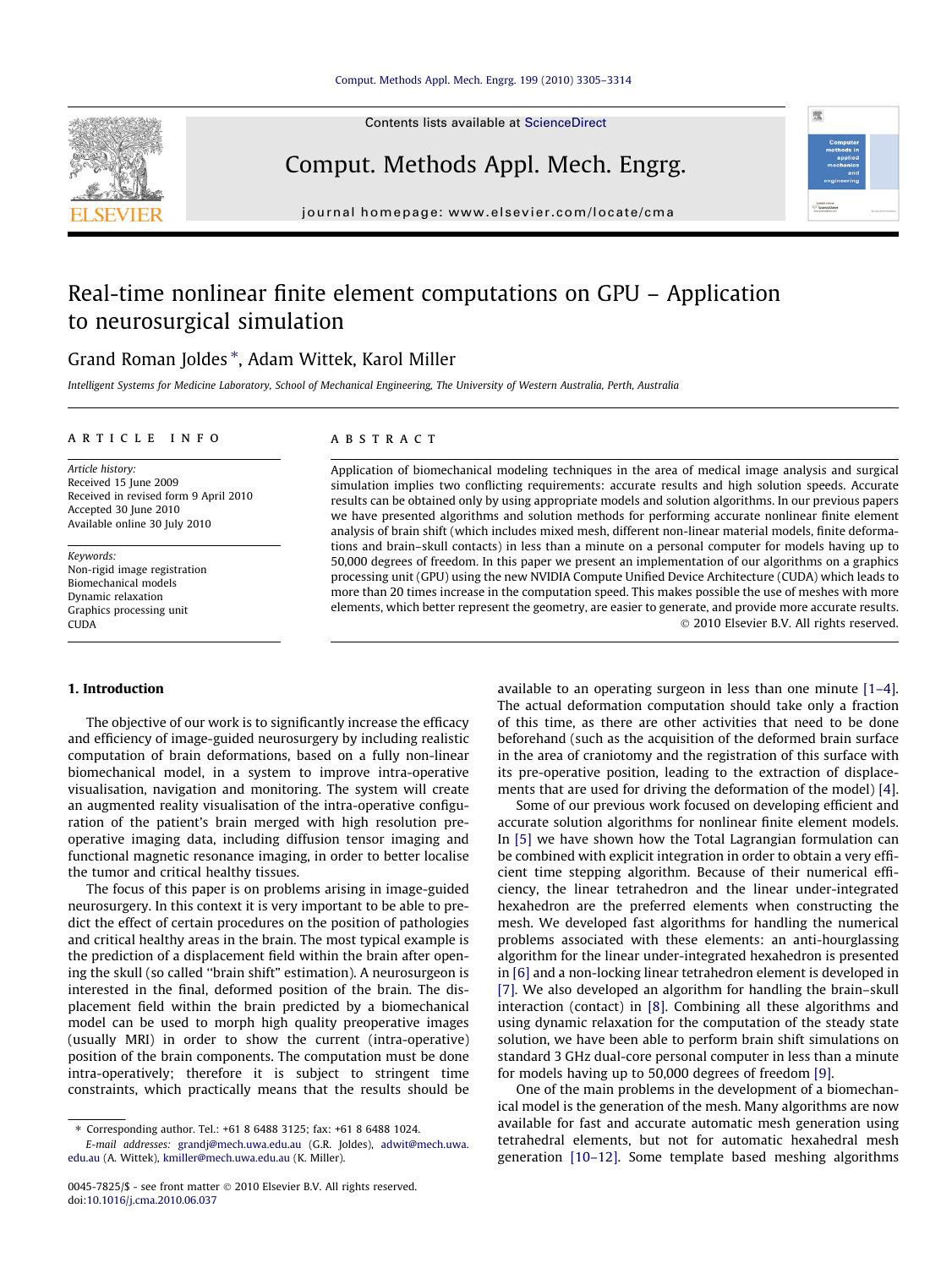<span id="page-1-0"></span>can be used for meshing different organs using hexahedrons [\[13–](#page-8-0) [15\]](#page-8-0), but these types of algorithms only work for healthy organs. In case of severe pathologies (such as a brain tumor), such algorithms can not be used, as the shape, size and position of the pathology is unpredictable. This is one reason why many authors proposed the use of tetrahedral meshes for their models [\[1,2,16–](#page-8-0) [18\]](#page-8-0). In order to automate the simulation process, mixed meshes (having both hexahedral and tetrahedral elements) with predominantly hexahedral elements are the most convenient.

For the same number of nodes, a tetrahedral mesh has about five times more elements than a hexahedral one. It is therefore desirable to mesh as much of the volume as possible using hexahedral elements, in order to reduce the computational effort. This, combined with a limit on the number of elements in the mesh, usually means manual intervention during the meshing process, which makes meshing difficult and time consuming.

The possibility to use meshes with increased number of elements has several advantages: increased percentage of the volume can be meshed using hexahedral elements, better representation of the geometry, more accurate results, and easier mesh generation. This unfortunately leads to an increased computational time, which means we can no longer satisfy the time constraints associated with surgery using such models. As the algorithms we developed are already very efficient and the CPU does not offer sufficient computation power and memory bandwidth to solve this problem, we turned our attention to parallel computations on GPUs. GPUs offer high computation power and increased memory bandwidth at a relatively low cost.

In the past years there has been an increased interest in using the power of graphics processing units (GPUs), with their parallel architecture, for general purpose computations. The GPU is used as a coprocessor for the CPU for executing sections of the code that can run in parallel. Before the introduction of CUDA, general purpose computations on GPUs (GPGPU) were done by recasting the computations in graphic terms and using the graphics pipeline [\[19\]](#page-8-0), therefore a scientific or general-purpose computation often requires a concerted effort by experts in both computer graphics and in the particular scientific or engineering domain. With the introduction of CUDA, in November 2006, NVIDIA proposed a new parallel programming model and instruction set for their GPUs that can be used for performing general purpose computations. CUDA comes with a software environment that allows developers to use C as a high level programming language. A minimum set of keywords are used to extent the C language in order to: identify the code that must be run on the GPU as parallel threads, identify each thread (and the block of threads it belongs to) and to organize and transfer the data in the different GPU memory spaces. CUDA also exposes the internal architecture of the GPU and allows direct access to its internal resources. The programmer has more control over the internal hardware resources of the GPU, but this comes at the expense of an increased programming effort compared to a CPU implementation.

An implementation of our basic nonlinear Total Lagrangian Explicit Dynamics algorithm using the GPGPU framework (the graphics pipeline) has been presented in [\[20\]](#page-8-0). The implementation shows up to 16 times speed gains compared with the corresponding CPU implementation, but it has several limitations: it can only handle linear locking tetrahedrons, a single material type, and no contacts, has no time step control and does not compute the steady state solution.

In this paper we use CUDA to implement a suite of nonlinear Finite Element algorithms for brain shift computation. The implementation can handle areas with different non-linear materials, different element types (linear hexahedron with hourglass control, linear tetrahedron and non-locking tetrahedron) and contacts between brain and skull. We present CUDA and the related terminology in Section 2. The finite element algorithm, as implemented on CPU, is presented in Section [3.](#page-2-0) In Section [4](#page-4-0) we discuss the way the data-parallel parts of the algorithm can be transferred and executed on a GPU using CUDA in order to improve the computation efficiency. A performance evaluation is done in Section [5](#page-5-0) and discussion and conclusions are presented in Section [6](#page-7-0).

### 2. NVIDIA CUDA – a general purpose parallel computing architecture

The detailed presentation of CUDA is available in the Programming Guide provided by NVIDIA [\[21\]](#page-8-0). In this section we only present some of the main characteristics and terminology related to CUDA.

The GPU has a highly parallel, multithreaded, many core processor architecture. This is well suited for problems that can be expressed as data-parallel computations with high arithmetic intensity, where the same program is executed on many data elements in parallel. CUDA is a general purpose parallel computing architecture that allows the development of application software that transparently scales with the number of processor cores in the GPU. It achieves this scalability by using three key abstractions – a hierarchy of thread groups, shared memory and barrier synchronization – that are exposed to the programmer as a minimal set of language extensions. These abstractions guide the programmer to partition the problem into coarse sub-problems that can be solved independently in parallel and then into smaller pieces that can be solved cooperatively in parallel.

The code executed on GPU is called a kernel. When a kernel is invoked (from the CPU), it is executed N times in parallel by N different CUDA threads (N is specified during the kernel invocation). Threads are organized into a grid of blocks, with each block identified by a block index, while each thread within the block is identified by a thread index. Threads within a block can cooperate among themselves by sharing data through some shared memory and synchronizing their execution to coordinate memory accesses. This is possible because each block of threads runs on the same multiprocessor on the GPU. The number of threads per block is restricted by the limited memory and register resources of a processor core. Thread blocks are required to execute independently, therefore they cannot cooperate among themselves.

The CPU running the program that launches the kernels is called the host, while the GPU acts as a coprocessor running the CUDA threads, called the device. The host and the device maintain their own DRAM, referred as the host memory and the device memory (global, constant, and texture memory are implemented in the device memory).

CUDA threads may access data from different device memory spaces during their execution: registers, local, shared, global, constant, and texture memory. The properties of each of these memory spaces are presented in Table 1. The register and shared memory are located on chip (on each multiprocessor), allowing very fast access, while the other memory spaces are located on the device memory and have higher latency and lower throughput. The constant and texture memory are read only and cached for faster access.

| Properties of the different device memory spaces. |  |  |  |
|---------------------------------------------------|--|--|--|

Table 1

| Memory   | Access     | Scope                  | Lifetime         |
|----------|------------|------------------------|------------------|
| Register | Read/write | One thread             | Thread           |
| Local    | Read/write | One thread             | Thread           |
| Shared   | Read/write | All threads in a block | Block of threads |
| Global   | Read/write | All threads and host   | Host allocation  |
| Constant | Read       | All threads and host   | Host allocation  |
| Texture  | Read       | All threads and host   | Host allocation  |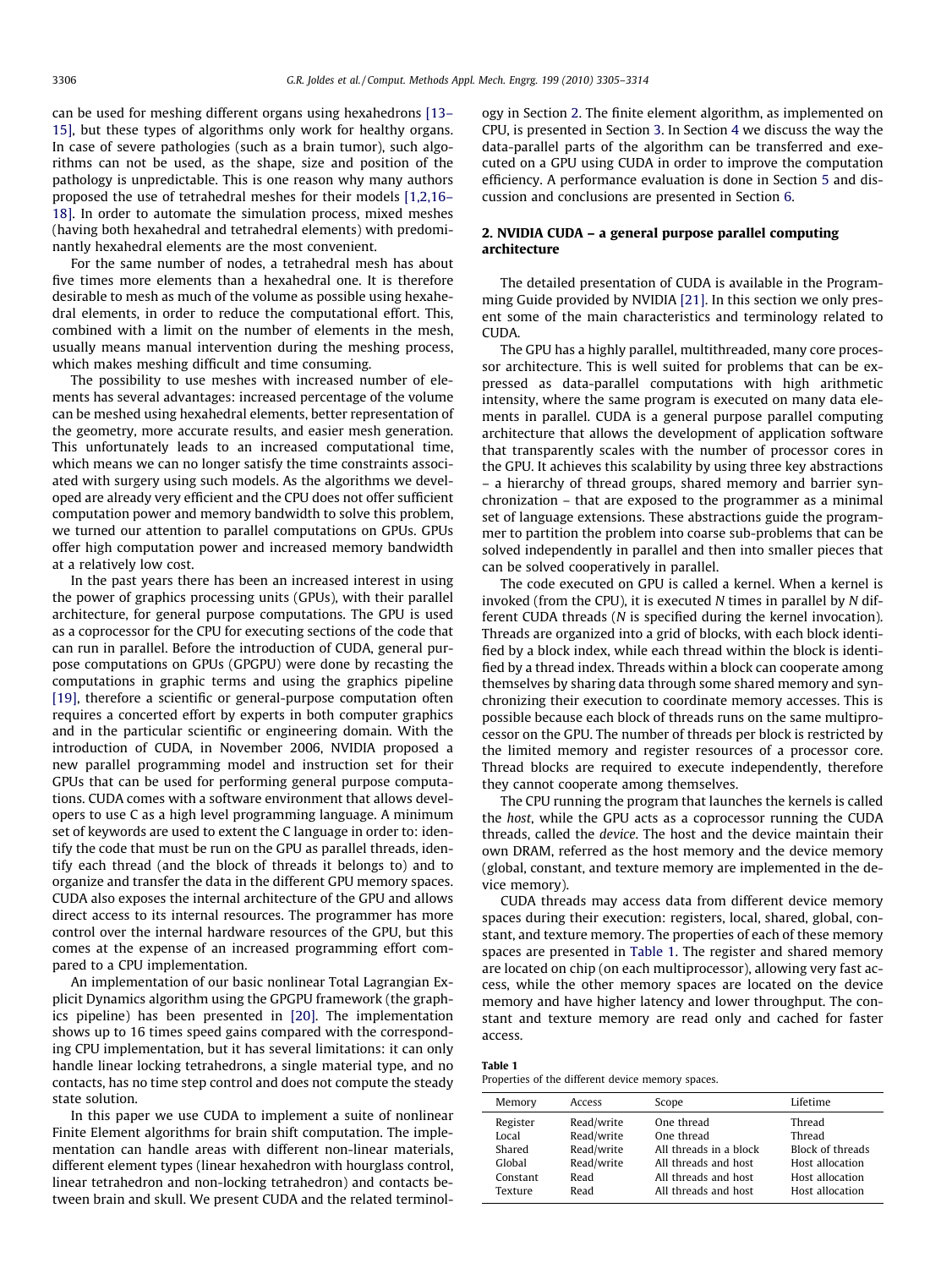<span id="page-2-0"></span>Each device has a compute capability identified by a major revision number and a minor revision number. The minor revision number corresponds to incremental improvements to the core architecture, ranging from support for atomic operations in global memory (compute capability 1.1) to support for double-precision floating-point numbers (compute capability 1.3). We performed our computations on a NVIDIA Tesla C870 computing board, which has compute capability 1.0. It has 16 multiprocessors with eight scalar processor cores each and single-precision floating point operations. Therefore, 128 processor cores can run code in parallel and can perform fast data exchanges using the device memory.

The CUDA architecture is built around a scalable array of multithreaded streaming processors. The threads of a thread block execute concurrently on one multiprocessor, in groups of 32 parallel threads called warps. Individual threads in a warp start together at the same program address but are otherwise free to branch and execute independently. Full efficiency is realized when all threads in a warp agree on their execution path, otherwise the different branches in a warp are executed serially. Because all threads of a block are run on the same multiprocessor they can exchange data using the fast on-chip shared memory. A grid of blocks is executed on the device by executing one or more blocks on each multiprocessor using time slicing. The number of blocks a multiprocessor can process at once depends on how many registers per thread and how much shared memory per block are required for a given kernel.

Because of the hardware implementation, there are a series of performance guidelines that must be observed when programming a GPU using CUDA. The most important ones refer to: memory transfers between host and device, memory latency when accessing global and local memory, global memory access pattern (to ensure that memory accesses by threads of a half-warp can be coalesced into a single memory transaction), shared memory access patterns (to avoid memory bank conflicts), and execution configuration (number of threads per block and number of thread blocks specified for a kernel launch). The details on these guidelines are included in the CUDA Programming Guide and should be observed during the software implementation in order to obtain maximum performance.

#### 3. The finite element algorithms for brain shift computation

In this section we present the main algorithms used for solving the finite element problem. This is not an exhaustive presentation, as the details can be found in our previous papers [\[5–9,22,23\]](#page-8-0).

#### 3.1. Integration of the equations of continuum mechanics

Various spatial discretization schemes are possible while using the finite element method [\[24\]](#page-8-0). In the development of our finite element algorithms we used the Total Lagrangian formulation, where all variables are referred to the original configuration of the system. We use Second-Piola Kirchoff stress and Green– Lagrange strains, which are appropriate for handling geometric nonlinearities (finite deformations).

The integration of equilibrium equations in the time domain is done using explicit methods [\[25\]](#page-8-0). By using a lumped (diagonal) mass matrix, the equations of motion can be decoupled and no system of equations must be solved. Computations are done at the element level eliminating the need for assembling the stiffness matrix of the entire model.

A detailed description of the Total Lagrange Explicit Dynamics [TLED] algorithm is presented in [\[5\]](#page-8-0). The main benefits of the TLED algorithm are:

- allows pre-computing of many variables involved (e.g. derivatives with respect to spatial coordinates, hourglass control parameters),
- no accumulation of errors increase stability for quasistatic solutions,
- Second-Piola Kirchoff stress and Green strain are used appropriate for handling geometric non-linearities,
- easy implementation of the material law for hyper-elastic materials using the deformation gradient,
- straightforward treatment of non-linearities,
- no iterations required for a time step,
- no system of equations needs to be solved,
- low computational cost for each time step,
- low internal memory requirements.

#### 3.2. Computation grid: elements used in the finite element mesh

Because of the computation time requirement, the mesh must be constructed using low order elements that are not computationally intensive, such as the linear tetrahedron or the linear underintegrated hexahedron. The standard formulation of the linear tetrahedral element exhibits artificial stiffening, referred to in the literature as volumetric locking [\[25\]](#page-8-0) when used for incompressible (or almost incompressible) continua such as brain and other soft tissues. To reduce locking special countermeasures must be employed and therefore hexahedral elements are preferred when modeling the behaviour of soft organs.

The under-integrated hexahedral elements require the use of an hourglass control algorithm in order to eliminate the instabilities, known as zero energy modes, which arise from the one-point integration [\[26\].](#page-8-0) Special algorithms for handling hourglass control for the hexahedral elements must be implemented.

#### 3.3. Hourglass control

Starting from the algorithm proposed by Flanagan and Belytschko we proved that the Total Lagrangian formulation is also recommended from the point of view of efficient hourglass control implementation, as many quantities involved can be pre-computed. We have shown in [\[6\]](#page-8-0) that the hourglass control forces for each element can be computed (in matrix form) as:

$$
{}_{0}^{t}\mathbf{F}^{Hg} = k_{0}\mathbf{Y}_{0}\mathbf{Y}_{0}^{T}u,\tag{1}
$$

where  $k$  is a constant that depends on the element geometry and material properties, Y is the matrix of hourglass shape vectors and  $\bf{u}$  is the matrix of current displacements. The notation from [\[25\]](#page-8-0) is used, where the left superscript represents the current time and the left subscript represents the time of the reference configuration, which is 0 for Total Lagrangian. In Eq. (1) all quantities except u are constant and can be pre-computed, making the hourglass control mechanism very efficient from the computational point of view.

#### 3.4. Non-locking tetrahedral elements

In modeling of incompressible continua, artificial stiffening (often referred to as volumetric locking) afflicts many standard elements including the linear tetrahedral element. This phenomenon occurs also for nearly incompressible materials and therefore introducing slight compressibility does not solve the problem.

A number of improved linear tetrahedral elements with anti-locking features have been proposed by different authors [\[27–30\]](#page-8-0). The average nodal pressure (ANP) tetrahedral element proposed in [\[27\]](#page-8-0) is computationally inexpensive and provides much better results for nearly incompressible materials compared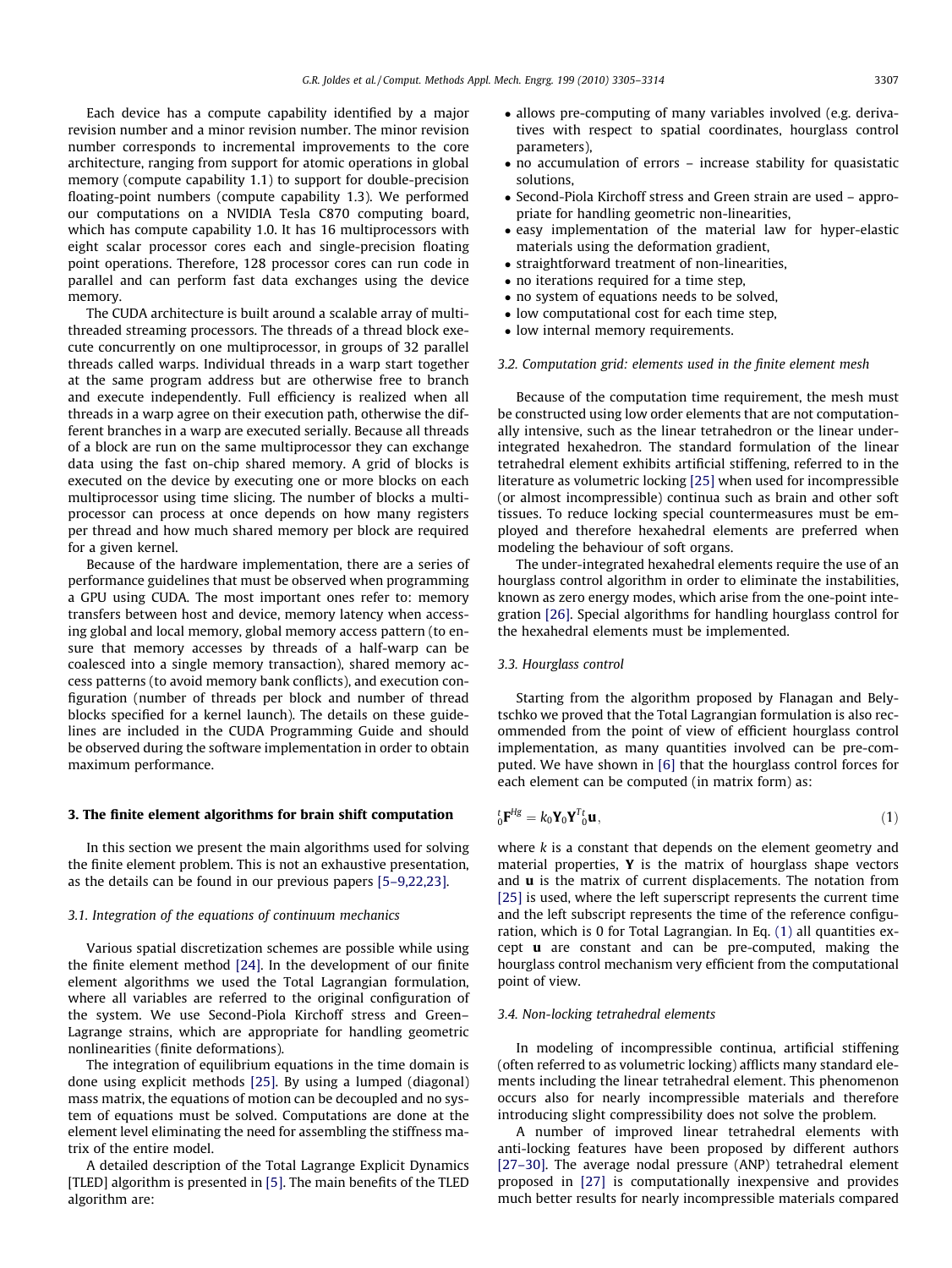<span id="page-3-0"></span>to the standard tetrahedral element. Nevertheless, one shortcoming of the ANP element and its implementation in a finite element code is the handling of interfaces between different materials. We extended the formulation of the ANP element so that all elements in a mesh are treated in a similar way, requiring no special handling of the interface elements.

The ANP element has the same deviatoric component of the strain energy as the standard tetrahedral element and a modified volumetric component. The modified volumetric component of the strain energy is computed in such a way that the element pressure for an element e is given as the average of the nodal pressures for the nodes belonging to that element:

$$
\bar{p}^{(e)} = \frac{1}{4} \sum_{a=1}^{4} p_a^{(e)}.
$$
 (2)

A weakness of the standard ANP element is that it treats different materials separately. Instead of considering different nodal pressure for different material types we make the assumption that the nodal pressure is constant over the nodal volume. This assumption derives from the relation that exists between pressure and stress ( $p = -\sigma_{ii}/3$ ) [\[31\]](#page-8-0) and from the fact that at the interface between two different materials the stress in the materials should be the same. Starting from this assumption, we demonstrated in [\[7\]](#page-8-0) that the nodal pressure should be computed as:

$$
p_a = \frac{\sum_{e=1}^{m_a} p^{(e)} V^{(e)}}{\sum_{e=1}^{m_a} V^{(e)}},\tag{3}
$$

where  $m_a$  is the number of elements surrounding node  $a$ . The element pressure is computed afterwards in the same manner as for the standard ANP element, using (2). We will call this element the improved average nodal pressure (IANP) tetrahedral element.

#### 3.5. Computation of nodal forces

Because we use single-point integration for all the elements in the mesh (linear tetrahedrons and under-integrated linear hexahedrons) for computational efficiency, the nodal forces for each element are computed as:

$$
{}_{0}^{t}\mathbf{P}_{int} = {}_{0}^{t}\mathbf{X} \cdot {}_{0}^{t}\mathbf{S} \cdot \mathbf{B}_{0} \cdot V_{0}, \qquad (4)
$$

where  $P_{int}$  is the matrix of nodal forces,  $B_0$  is the matrix of shape function derivatives, S is the Second Piola Kirchoff stress matrix, X is the deformation gradient and  $V_0$  is the initial volume. The matrix of shape function derivatives  $\mathbf{B}_0$  and the initial volume  $V_0$  are constant and therefore are pre-computed. The stress matrix is computed based on the deformation gradient, using the considered material law (we use the Neo-Hookean material law in our computations).

#### 3.6. Modeling of interactions between different organs: contact algorithm

Many simulations require the treatment of interactions between different parts of the model. In order to handle the brain– skull interaction we developed a very efficient algorithm that treats this interaction as a finite sliding, frictionless contact between a deformable object (the brain) and a rigid surface (the skull). The contact type was chosen based on the anatomical properties of the brain–skull interface.

The main parts of the contact algorithm are: detection of nodes on the brain surface (also called the slave surface) which have penetrated the skull surface (master surface) and the displacement of each slave node that has penetrated the master surface to the closest point on the master surface.

The surfaces of the anatomical structures of segmented brain images are typically discretised using triangles; therefore we

consider the skull surface as a triangular mesh. We will call each triangle surface a ''face", the vertices – ''nodes" and the triangle sides - "edges".

We base our penetration detection algorithm on the closest master node (nearest neighbour) approach [\[32\].](#page-8-0) The basic algorithm is as follows:

– For each slave node P:

- Find the closest master node C (global search).
- Check the faces and edges surrounding C for penetration (local search).
- - Check additional faces and edges that might be penetrated by P (identified in the master surface analysis stage – because the master surface is rigid this analysis can be done pre-operatively).

To improve the computation speed, following [\[32\]](#page-8-0), we implemented the global search phase using bucket sort. A detailed description of this searching algorithm is given in [\[33\]](#page-8-0).

#### 3.7. Dynamic relaxation

The basic dynamic relaxation (DR) algorithm is presented in [\[34\]](#page-8-0). The main ideas are the inclusion of a mass proportional damping in the equation of motion that will increase the convergence speed towards the deformed state and the solving of the obtained damped equation using the central difference method (explicit integration).

After including the derivatives defined by the central difference method in the damped equation of motion, the equation that describes the iterations in terms of displacements becomes:

$$
\mathbf{q}^{n+1} = \mathbf{q}^n + \beta(\mathbf{q}^n - \mathbf{q}^{n-1}) + \alpha \mathbf{M}^{-1}(\mathbf{f} - \mathbf{P}(\mathbf{q}^n)),
$$
\n(5)

$$
\alpha = 2h^2/(2 + ch), \quad \beta = (2 - ch)/(2 + ch), \tag{6}
$$

where  $h$  is a fixed time increment,  $n$  indicates the nth time increment,  $c$  is the damping coefficient, **M** is the mass matrix, **q** is the displacement vector,  $P$  is the vector of internal nodal forces and  $f$  is the vector of externally applied forces (volumetric forces, surface forces, nodal forces as well as forces derived from contacts).

The iterative method defined by Eq. (5) is explicit as long as the mass matrix is diagonal. As the mass matrix does not influence the deformed state solution, a lumped mass matrix can be used that maximizes the convergence of the method.

One very important aspect of any FEM algorithm is the termination criterion used. If the criterion is too coarse, then the solution might be too inaccurate and if the criterion is too tight, then time is lost in unnecessary computations. In [\[23\]](#page-8-0) we propose a new termination criterion that gives information about the absolute error in the solution, particularly suited for our solution method

$$
\|\mathbf{q}^{n+1} - \mathbf{q}^*\|_{\infty} \leq \frac{\rho}{1-\rho} \|\mathbf{q}^{n+1} - \mathbf{q}^n\|_{\infty} \leq \delta,
$$
\n(7)

where  $\rho$  is the spectral radius of a matrix representing the reduction in error and  $\delta$  is the imposed accuracy. This convergence criterion gives an approximation of the absolute error based on the displacement variation norm from the current iteration.

The parameters  $\rho$ , c and h are computed to maximize the rate of convergence to the steady state solution. The algorithms for computing these parameters are presented in [\[23\]](#page-8-0).

#### 3.8. The complete algorithm

The algorithm we propose for computing the deformed state using DR can be summarized as follows: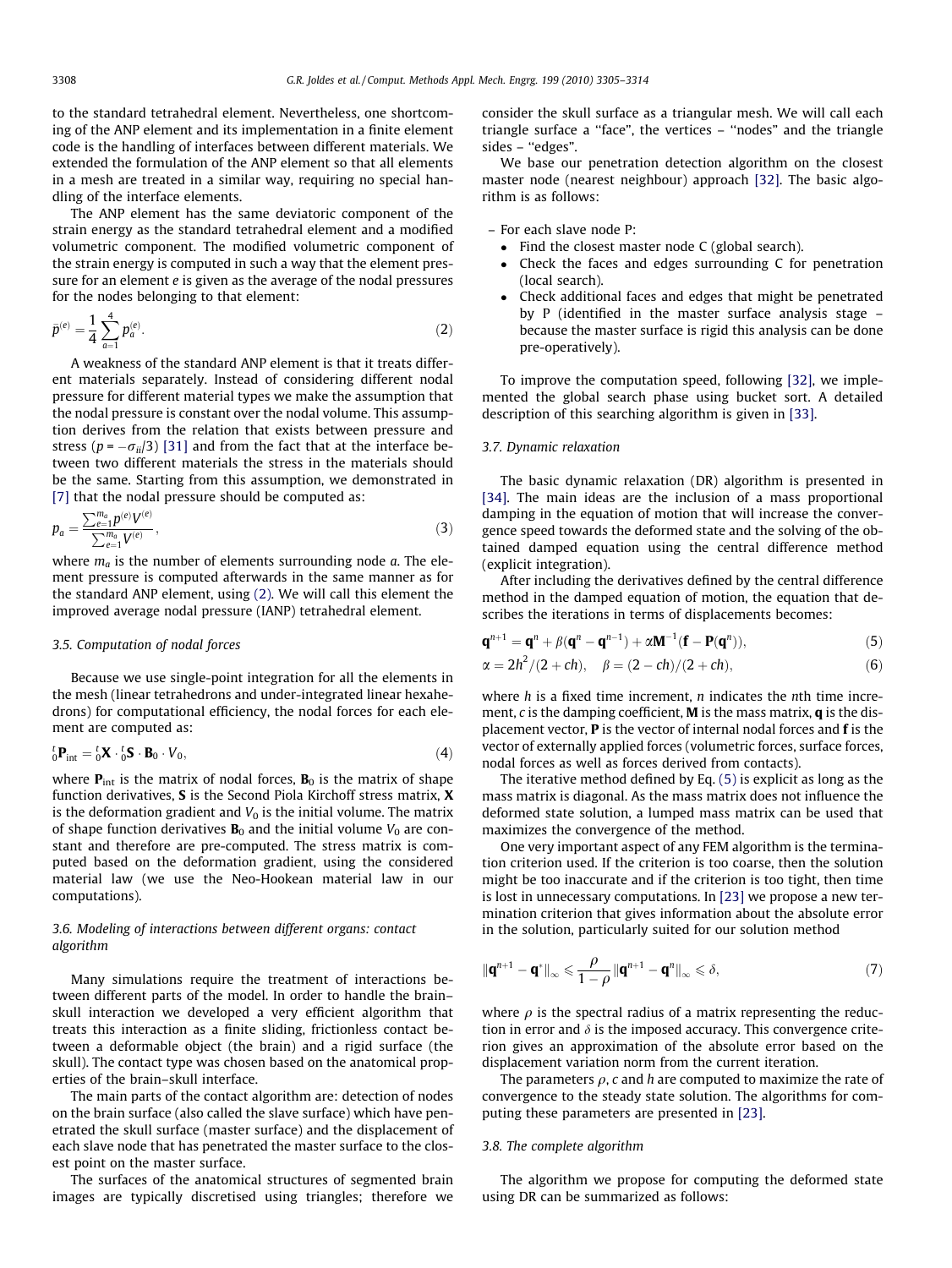- <span id="page-4-0"></span>(a) Initialization:
	- $\mathbf{q}^0 = 0$ ;  $\mathbf{q}^1 = 0$ .
		- Compute parameters  $\rho$ , c, h and the mass matrix **M** that provide maximum convergence rate.
		- Pre-compute all other needed quantities (shape functions, hourglass shape vectors, initial volumes, etc.).
- (b) For every iteration step:
	- (1) Apply current loading (nodal displacements, external forces).
	- (2) Compute the nodal forces corresponding to the current displacements,  $P(q^n)$ :
		- For each non-locking tetra in the mesh:
			- Compute the element pressure.
		- $\circ$  For each node in the mesh:
			- $\Box$  Compute the nodal pressure (corresponding to the non-locking tetra elements) using [\(3\)](#page-3-0).
		- For each element in the mesh:
			- **Compute the deformation gradient.**
			- $\blacksquare$  If the element is a non-locking tetra, compute the average element pressure using [\(2\)](#page-3-0) and modify the deformation gradient.
			- $\Box$  Compute the nodal forces using [\(4\)](#page-3-0).
			- $\blacksquare$  If the element is an under-integrated hexahedron, add the hourglass control forces given by [\(1\).](#page-2-0)
			- Add the nodal forces to the global nodal force vector P.
	- (3) For each node in the mesh:
		- $\circ$  Compute next displacement vector using [\(5\)](#page-3-0).
	- (4) For each slave node:
		- Check for penetration of master surface and move the node if penetration is detected.
	- (5) Compute displacement variation norm, check convergence criteria and finish analysis if met, using [\(7\)](#page-3-0).
	- (6) For each element in the mesh:
		- $\circ$  Check the maximum eigenvalue and change the mass matrix if needed (mass scaling, to ensure convergence).

The initialization step can be done pre-operatively and therefore we are interested in pre-computing as many parameters as possible in this step. Because the iterative solution is obtained intra-operatively, the computation process must be very efficient.

## 4. GPU implementation using CUDA

When transforming an application to run on a GPU, first we have to identify the data-parallel parts of it. In our case, we are interested in speeding the iteration process (part b of the program), which has to be performed intra-operatively. The most obvious data-parallel parts of this code are the ones described above using phrases such as ''for each element: ..." or ''for each node: ...", as each element or node can be seen as a data structure on which

#### Table 2

Identified kernels and the data they operate on.

| Kernel's function                           | Data structure to operate on |
|---------------------------------------------|------------------------------|
| Compute element pressure                    | Non-locking tetra elements   |
| Compute nodal pressure (Eq. (3))            | Mesh nodes                   |
| Compute nodal forces $(Eq, (4))$            | Non-locking tetra elements   |
| Compute nodal forces $(Eq, (4))$            | Linear tetra element         |
| Compute nodal forces $(Eng. (1)$ and $(4))$ | Under-integrated hexahedral  |
|                                             | element                      |
| Compute new displacements (Eq. (5))         | Mesh nodes                   |
| Enforce contacts (Section 3.6)              | Slave nodes                  |
|                                             |                              |

the computations are made. Therefore, the first kernels (code that should be run on the GPU) we identify are presented in Table 2.

As discussed in Section [2,](#page-1-0) there are some performance guidelines that must be considered when transferring the code on the GPU. One very important aspect is to minimize the data transfer between host and device, as these transfers are relatively slow. A second aspect is to minimize the number of kernels that are used, as each kernel invocation implies a small hardware and software overhead. Taking this into consideration, we took the following measures to increase the speed of the implementation:

- Re-organize portions of the code: the computation of maximum eigenvalue (step 6), that is done for each element in the mesh, is done differently for each element type. We moved this code, for each different element type, at the beginning of the kernels that compute the nodal forces. This way we eliminated the need for another three kernel invocations in step 6.
- Minimize data transfers between host and device:
- $\circ$  Application of loads (step 1), which is done for each (loaded) node, has been moved to the end of the kernel that computes the new displacements. The loads applied are saved on the device memory, and only a parameter specifying the percentage of the load that should be applied in the next step is passed as a parameter to the kernel.
- The computation of the displacement variation norm (step 5) is done on the GPU. This avoids the transfer of the complete nodal displacements vector to the CPU at each time step, as only the final norm needs to be transferred. This computation is, in fact, a reduction problem, and can not be solved using just one kernel invocation (because the thread blocks can not synchronize their execution). Therefore, in our implementation, the reduction is started in the kernel that computes the new displacements, where a binary tree reduction is done in each block of threads and the partial results are saved in memory. The final step of the reduction is done in the first block of a kernel that computes the nodal forces, where sequential and parallel reduction are combined to obtain the final result. The guidelines from the NVIDIA paper ''Optimizing Parallel Reduction in CUDA", which comes with the CUDA development kit, were followed when implementing the reduction algorithm.
- All the information needed for the computations is transferred to the GPU in the initialization stage (pre-operatively).

Another point that must be considered when transferring code on the GPU is that scatter operations can not be safely done on the GPU (because of the parallel nature of the execution, two threads might try to write the same memory location). Unless the GPU supports atomic read-modify-write operations, all scatter operations must be avoided. Such operations are needed in our code during the assembly of the nodal force vector or the mass vector. The solution to this problem is to transform the scatter operations into gather operations. For example, in case of the nodal force vector computation, the nodal forces computed for each element are saved in the device memory and the assembly of the force vector is done, for each node, in the kernel that computes the new displacements.

An important difference between the CPU and GPU code is data organization. While on a CPU the data is usually grouped together in structures or classes, in the GPU memory the data must be re-organized in order to obtain maximum memory access performances. The data organization and alignment must ensure coalesced memory access as much as possible, especially for memory writes. During memory reads, whenever coalesced access is not possible (for example in case of gather operations) the memory is accessed using textures.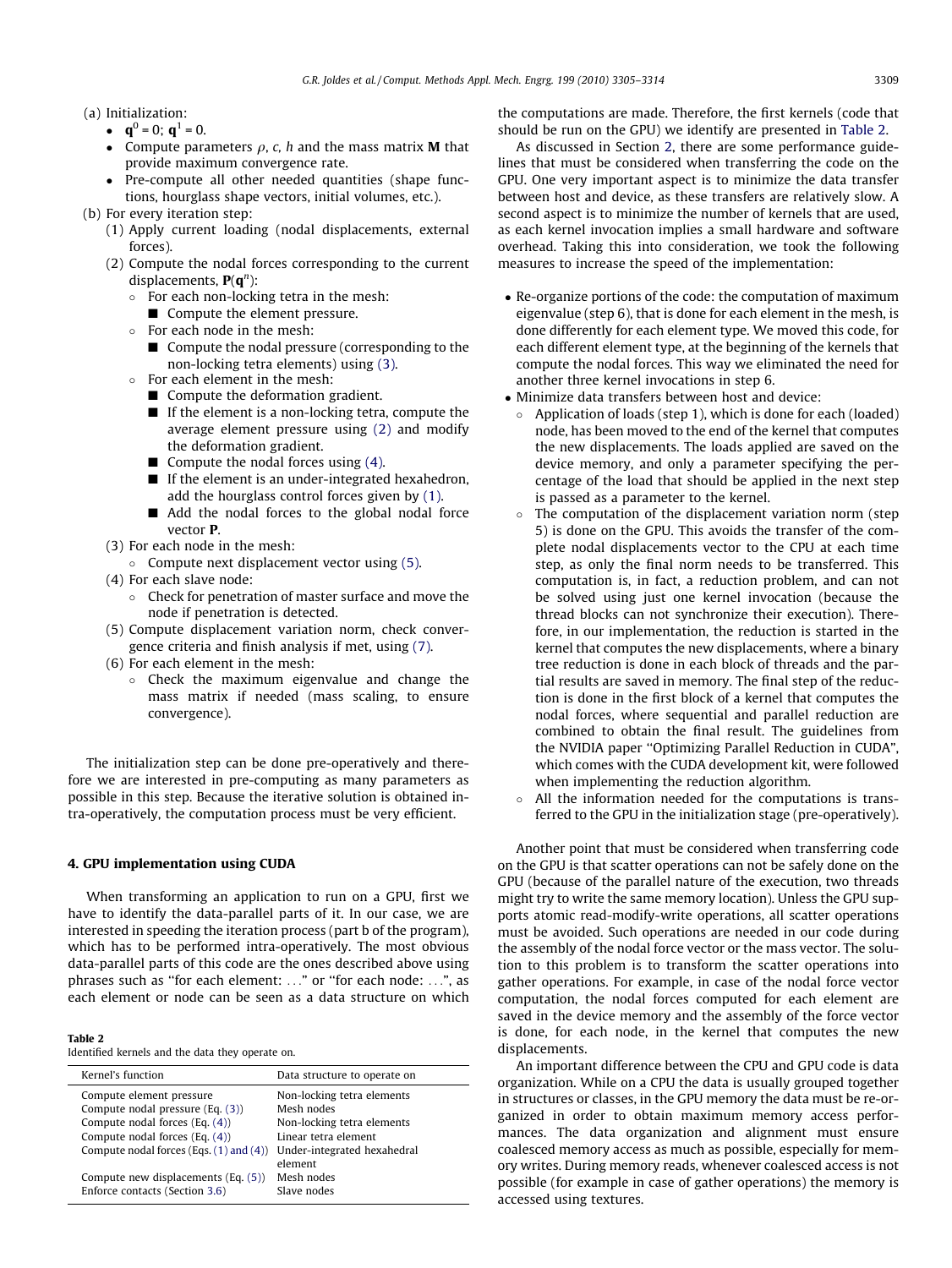<span id="page-5-0"></span>The complete algorithm for computing the steady state solution using the GPU looks as follows:

(a) Initialization:

- $\mathbf{q}^0 = 0$ ;  $\mathbf{q}^1 = 0$ .
- Compute parameters  $\rho$ , c, h and the mass matrix **M** that provide maximum convergence rate.
- Pre-compute all other needed quantities (shape functions, hourglass shape vectors, initial volumes, etc.).
- Transfer all needed data to the GPU memory.
- (b) For every iteration step:
	- (1) Compute the nodal forces corresponding to the current displacements,  $P(q^n)$ :
		- Run the kernel that computes the element pressure.
		- Run the kernel that computes the nodal pressure.
		- For each element type:
			- $\blacksquare$  Run the kernel that computes the nodal forces and saves them in the GPU memory. These kernels also check the maximum eigenvalue and change the mass of the element if needed (the mass is saved in the GPU memory). One of the kernels finalizes the reduction of the displacement variation norm.
	- (2) Read the displacement variation norm from the GPU.
	- (3) Compute next displacement vector:
		- $\circ$  Run the kernel that computes the next displacements. This kernel assembles the force vector and mass matrix, computes the new displacements using [\(5\)](#page-3-0) and applies the load for the next time step. It also computes the displacement variation norm and performs its reduction at block level, saving the intermediate results in the GPU memory.
	- (4) Run the kernel that enforces the contacts.
	- (5) Check convergence criteria and finish analysis if met, using [\(7\).](#page-3-0)
- (c) Read final displacements from the GPU.
- (d) Clean up GPU memory.

Our implementation allows the use of different materials for different parts of the brain. Nevertheless, in our application, we use only one material law (Neo-Hookean). Therefore, the use of different materials is implemented quite easily by saving the different material coefficients in the constant device memory and accessing them for each element based on an index that identifies the material associated with that element.

When choosing the execution configuration, based on the advice given in the programming guide, the number of threads per block should be a multiple of 64. This number is limited by the resources available on the GPU (registers, shared memory) and should allow enough registers for each thread so that no variables are placed in the local memory (because of the high latency of local memory access).

#### 5. Performance evaluation

We evaluated the performance of the GPU implementation by performing several simulations and comparing the results with

#### Table 3 Computation times for GPU and CPU for different element types.

| Deformation<br>No. of             |                              | Type of                                         | Computation time (s) |                     | Speed                |
|-----------------------------------|------------------------------|-------------------------------------------------|----------------------|---------------------|----------------------|
|                                   | elements                     | elements                                        | <b>CPH</b>           | GPU                 | up(x)                |
| Compression<br>Extension<br>Shear | 48.000<br>290,000<br>290,000 | Hexahedron<br><b>IANP</b> tetra<br>Linear tetra | 172<br>1769<br>1614  | 5.3<br>17.1<br>12.6 | 32.4<br>103.4<br>128 |

our best CPU implementation of the same algorithms. The purpose of first three simulations is to evaluate the different parts of the algorithm specific to different element types. In these simulations we deformed a cylinder meshed with a different element type for each simulation and compared the speed and accuracy of the results against the CPU computations. We used a soft, almost incompressible Neo-Hookean material model for all simulations. The applied displacements were 20% of the undeformed height of the cylinder. We performed 3000 time steps for each simulation. The results are presented in Table 3.

From our experiments we can conclude that the computations performed using the GPU can be orders of magnitude faster than the ones on CPU. On the CPU, the computation time varies almost linearly with the number of elements. The relative GPU performance increases with the number of elements. This happens because the computation time, when the GPU is used, can be split into two components: an almost constant component, given by the operations performed on the CPU (program control, kernel invocations, data transfer between host and device) and a variable component (computations performed on the GPU – varies almost linearly with the number of elements). When a low number of elements are used, the constant component represents a significant part of the computation time, degrading the relative performance.

The GPU we used supports only single-precision floating point numbers. The latest generation of GPUs from NVIDIA has support for double-precision floating point numbers, but the operations in double precision are around eight times slower than the operations in single precision, and the memory transfers are two times slower. Because we use the Total Lagrangian formulation, there is no accumulation of errors taking place from one time step to another. This is one very important advantage over the Updated Lagrangian formulation, and it allows us to use single precision when performing the computations. In order to assess how the precision of floating point operations impacts on the convergence of the algorithm, we counted the number of steps needed to reach a given accuracy (imposed using the convergence criteria) on both GPU and CPU. From the results (Table 4) we can see that performing the operations in single precision does not have a high impact on convergence for the accuracy usually required in our simulations (we used an imposed accuracy  $\delta$  = 1.0E-4). Nevertheless, if the imposed accuracy is chosen too small, the computation error could become a significant part of the displacement variation norm evaluation (Eq. [7](#page-3-0)), and the convergence criteria might never be satisfied. The maximum difference in nodal displacements between GPU and CPU results was  $1.41E-4$ , which is within the limits set by the imposed accuracy (it should be less than  $1.7\delta$ ). The repartition of the displacement difference over the mesh is presented in [Fig. 1](#page-6-0).

In the next experiment we performed a brain shift simulation using a biomechanical model. A human brain consisting of healthy brain tissue, a tumor and ventricles is enclosed inside the skull ([Fig. 2](#page-6-0)). The different parts of the brain (parenchyma, tumor, and ventricle) are modeled using almost incompressible nonlinear materials (Neo-Hookean) with different properties, as presented in [Table 5](#page-6-0) (for the ventricle the Poisson's ratio was assumed to

| Table 4                                                                         |
|---------------------------------------------------------------------------------|
| Number of steps required for convergence on GPU and CPU for an imposed accuracy |
| $(\delta = 1.0E - 4)$ .                                                         |

Table 4

| Deformation                       | No. of                       | No. of steps<br>Type of                 |              |                           | Difference in                                                         |  |
|-----------------------------------|------------------------------|-----------------------------------------|--------------|---------------------------|-----------------------------------------------------------------------|--|
|                                   | elements                     | elements                                | CPH          | <b>GPU</b>                | displacements<br>(max/mean)                                           |  |
| Compression<br>Extension<br>Shear | 48.000<br>290,000<br>290,000 | Hexahedron<br>ANP tetra<br>Linear tetra | 1457<br>1908 | 1250<br>3276 3257<br>1910 | $1.28E - 5/6.85E - 6$<br>$1.41E - 4/7.8E - 5$<br>$3.03E - 5/1.8E - 5$ |  |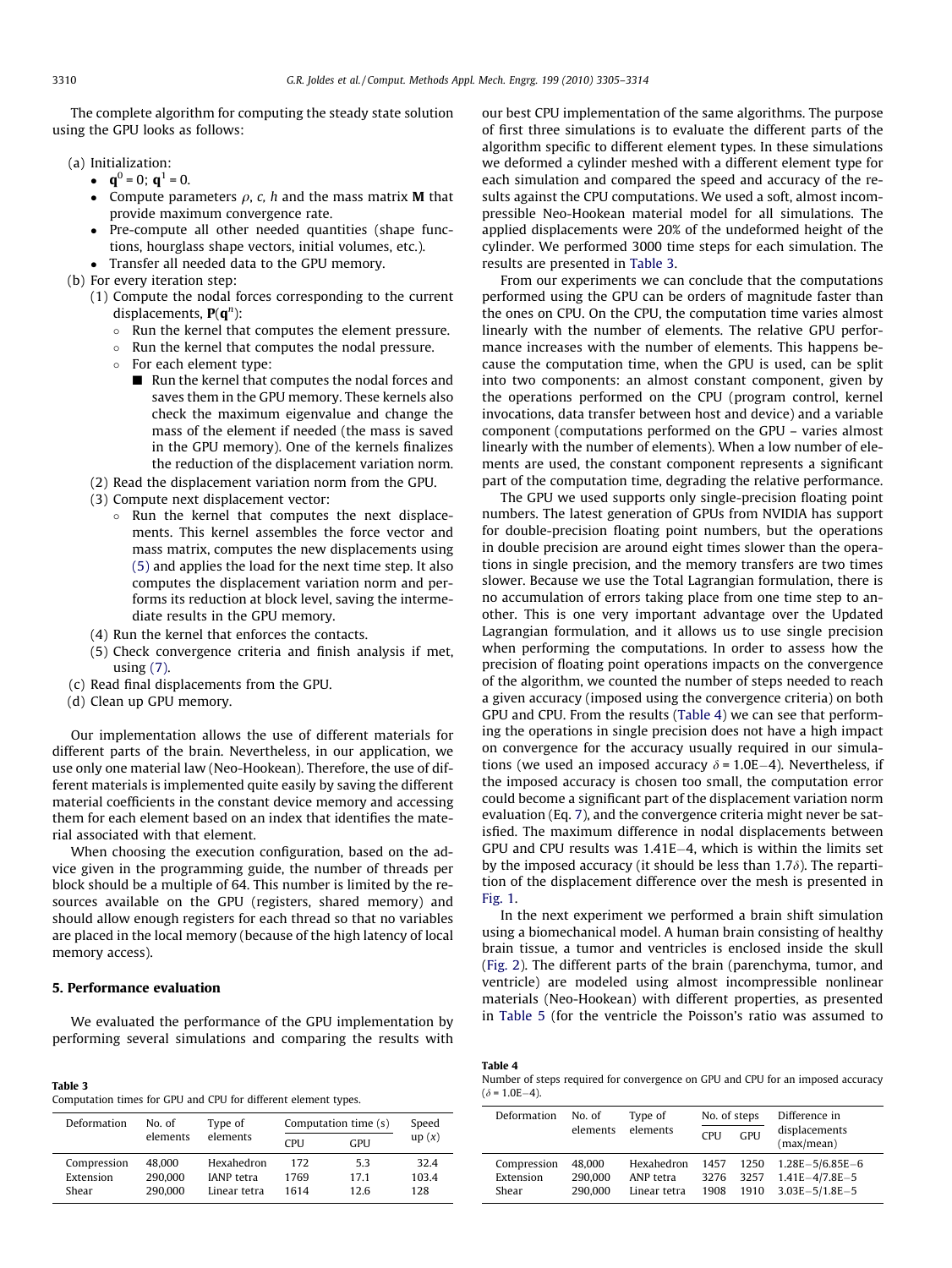<span id="page-6-0"></span>

Fig. 1. Deformation of a cylinder: (a) compression; (b) extension; (c) shear. The color codes represent the difference in nodal displacements between the GPU and CPU results for an imposed accuracy  $\delta$  = 1.0E-4. All dimensions are in meters.

be low in order to account for any fluid leakage). The material model is consistent with our previous work on brain material properties [\[35–37\].](#page-8-0)

The brain is meshed using all three types of elements we considered (hexahedral elements, linear tetrahedral and improved tetrahedral elements). The hexahedral and tetrahedral elements in



Fig. 2. The mesh used for the brain shift simulation (only the left half of the brain and skull meshes is shown).

the mesh share the same nodes at the interface. There are no wedges or pyramids used as a transition layer; therefore the resulting mesh is non-conforming (the approximation fields are not always continuous between elements of different type). We also performed the simulations on a refined mesh to assess the performance of the algorithms on meshes with higher number of elements. The structure of these two meshes is presented in [Table](#page-7-0) [6](#page-7-0). We assume that the initial geometry is known from high quality pre-operative MRI images and we simulate the brain shift by applying displacements on the area of the brain visible during craniotomy, where the displacements can be measured intra-operatively (using a laser range scanner [\[38\]](#page-9-0) or a stereo vision system [\[39\]](#page-9-0)). We extracted the required displacements from available intra-operative MRI images. The maximum applied displacement was 10 mm. A very similar model has been used in previous papers for brain shift estimation [\[4,40,41\]](#page-8-0).

We assume the skull to be rigid and the interaction between the brain and the skull as a frictionless finite sliding contact. All external brain nodes except the displaced ones are included in the contact definition.

Table 5 Material properties for different parts of the brain.

| Brain part | Density $(kg/m^3)$ | Young's modulus (Pa) | Poisson's ratio |
|------------|--------------------|----------------------|-----------------|
| Brain      | 1000               | 2500                 | 0.49            |
| Tumor      | 1000               | 7500                 | 0.49            |
| Ventricle  | 1000               | 100                  | 0.1             |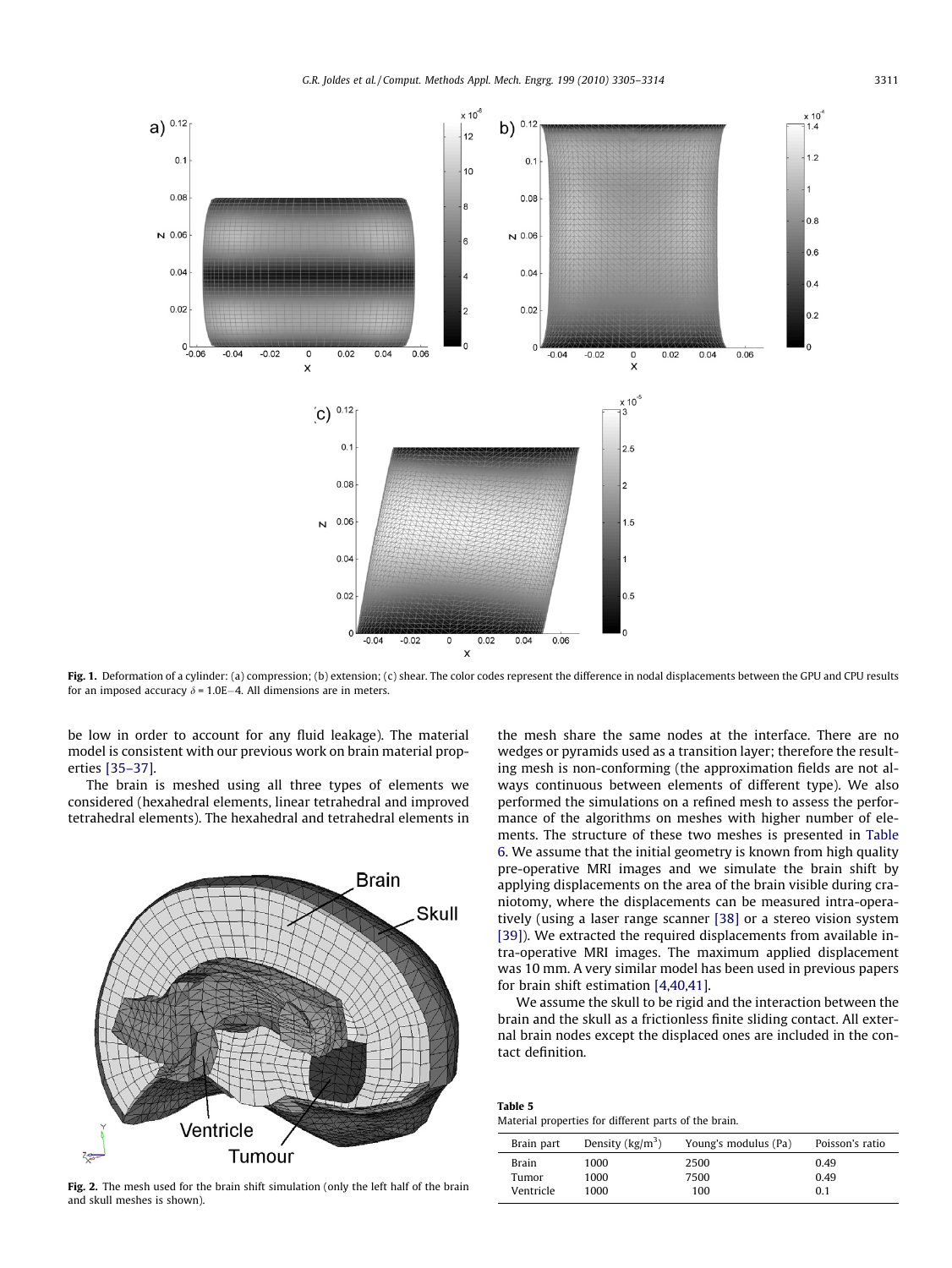<span id="page-7-0"></span>

| Table<br>ĥ |  |
|------------|--|
|            |  |

Structure of the meshes used.

| Mesh     | Number of nodes | Number of elements |               |            | Skull          |                 |                 |
|----------|-----------------|--------------------|---------------|------------|----------------|-----------------|-----------------|
|          |                 | Hexa               | Linear tetras | ANP tetras | Total elements | Number of nodes | Number of tria. |
| Original | 12,693          | 10,596             | 4831          | 1398       | 16,825         | 1993            | 3960            |
| Refined  | 95.669          | 84.768             | 32.439        | 8085       | 125.292        | 7945            | 15.840          |

The data in bold highlights the overall size of the meshes used in the model.

Table 7 Computation results for brain shift simulation.

| Mesh                | No. of steps required for convergence ( $\delta$ = 1.0E-4) |              | Run time for 3000 steps (s) |               | Speed up $(x)$ | Difference in displacements (max/mean)         |
|---------------------|------------------------------------------------------------|--------------|-----------------------------|---------------|----------------|------------------------------------------------|
|                     | CPU                                                        | GPU          | CPU                         | GPU           |                |                                                |
| Original<br>Refined | 1887<br>3120                                               | 2103<br>3091 | 79.7<br>543.4               | 3.54<br>19.95 | 22.5<br>27.2   | $1.04E - 4/8.98E - 6$<br>$4.56E - 5/2.02E - 5$ |

The computation results for the CPU and GPU simulations are presented in Table 7. The simulations need around 2000 steps for the original mesh and 3000 steps for the refined mesh to reach the steady state with sub-millimeter accuracy ( $\delta$  = 1.0E-4 m). This shows that the convergence rate of the solution decreases with the decrease of the element size, which is a characteristic of the dynamic relaxation solution method. This is one more reason why the computations can no longer be performed in real time on a CPU for an increased number of elements.

The speed-ups increase with the number of elements in the mesh, but are not as large as in the case of cylinder deformation experiments. This happens because the combination of three types of elements in the same mesh, plus contacts, leads to a higher number of kernel invocations at each time step, which increases the constant component of the computation time on GPU. The difference between the CPU and the GPU in the nodal displacement values and the number of steps required for convergence shows that using single-precision floating-point numbers on GPU does not have a significant impact on the results.

In this paper we do not wish to make a validation of the model used, but to demonstrate the efficiency of our algorithms. Partial validation of the model was performed in previous papers with very promising results [\[4,40,41\]](#page-8-0). A typical comparison between the deformation computed using our algorithms, the deformation computed using a commercial software package (LS-Dyna), and the deformation extracted from the intra-operative MRI is presented in Fig. 3. The presented algorithms can, in principle, be used with any other finite element model that requires the computation of a steady state solution.

### 6. Discussion and conclusions

Intra-operative computation of the brain shift using biomechanical models can be used to register high-quality pre-operative images to the intra-operative position. This can be considered as a finite element problem for which the steady state solution needs to be found. We have developed algorithms and solution methods that allow us to use complex bio-mechanical models



Fig. 3. Brain shift simulation – comparison between the simulation results and the intra-operative MRI. The cutting sections are perpendicular to the superiorly pointing axis, with 0 on the brain's most superior vertex, at distances of (a)  $-45.5$  mm, (b)  $-50.5$  mm and (c)  $-55.5$  mm. Grid lines are 5 mm apart.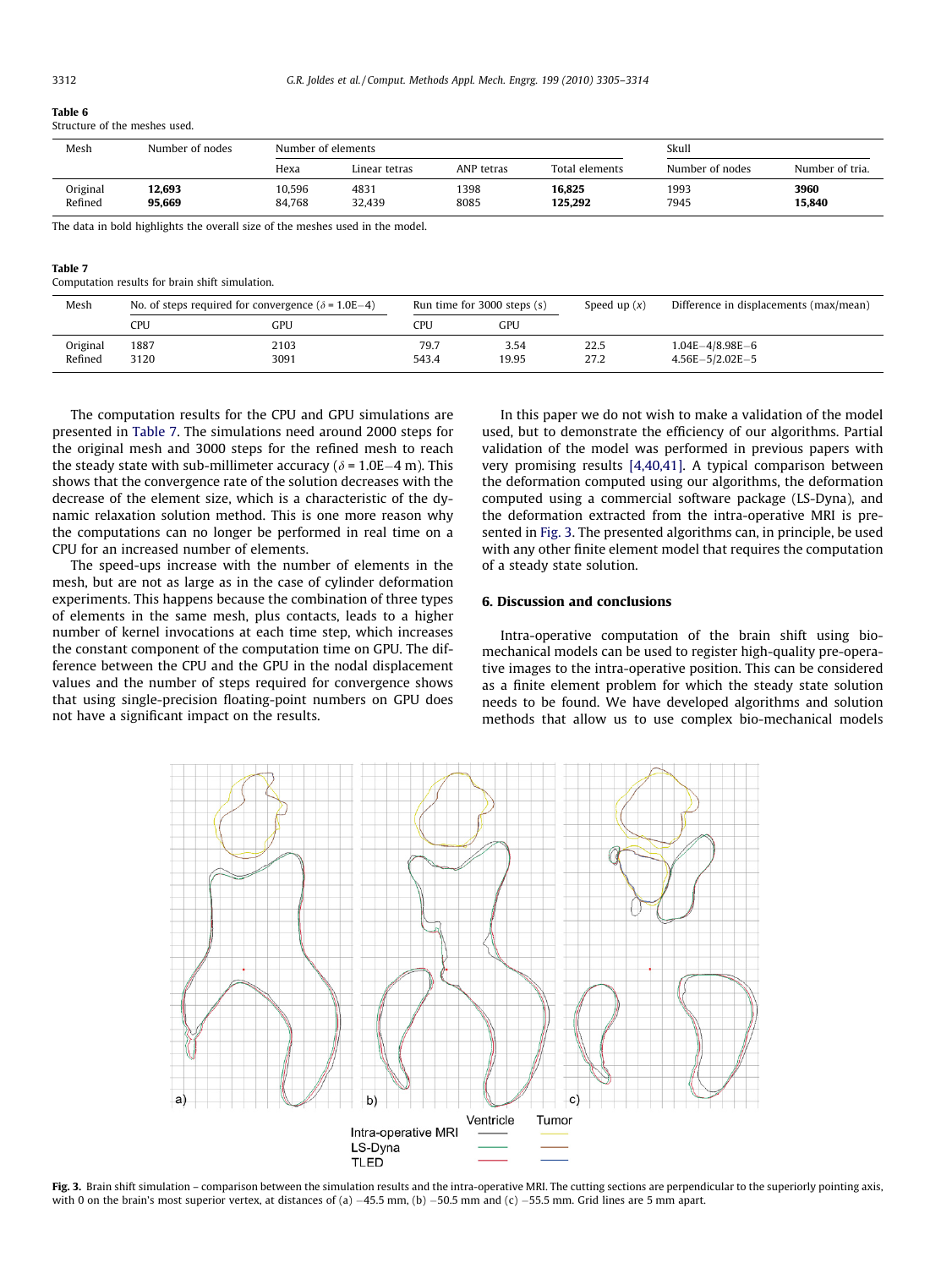<span id="page-8-0"></span>(which include geometric and material nonlinearities, finite deformations and contacts) to solve such a problem. These methods allow us to find a solution within the intra-operative constraints of surgery (less than a minute) for models having up to 50,000 degrees of freedom on a personal computer.

GPUs offer high parallel computing power at a low cost. With the release of CUDA, developing general purpose computations on GPU has become much easier. As the internal organization of the GPU is revealed, the programmer can take full advantage of the GPU's computational power. We use CUDA to transfer the data-parallel parts of our computations to the GPU. Our implementation allows us to perform computations more than 20 times faster than on the CPU using a GPU with compute capability 1.0 (having 16 multiprocessors). We can now use models with an increased number of elements to solve brain shift problems within the time constrain of the operating room. This also simplifies the task of meshing such models, as the limitation on the number of elements in the model is almost removed.

The use of single-precision floating-point numbers on the GPU does not have a significant impact on the convergence and accuracy of our solution method. This happens because we use the Total Lagrangian formulation, which does not exhibit accumulation of errors during the time stepping procedure.

The evolution of GPU hardware allows these performances to be enhanced even more. The latest devices, with compute capability 1.3, have more multiprocessors (30 on Tesla C1060), double the number of registers, support for double-precision floating-point numbers and concurrent kernel execution with memory transfers between host and device. These devices are also easier to program, as some of the restrictions on the coalescing of memory transfers have been removed.

Although we implemented only linear hexahedral and tetrahedral elements on the GPU, the code can be extended to handle any other type of finite elements: with a different number of nodes, higher order shape function or higher number of integration points. It can also be extended to handle mesh-free methods, such as the one presented in [\[42\]](#page-9-0) (integration cells can be processed in parallel instead of finite elements).

#### Acknowledgments

The financial support of the Australian Research Council (Grants DP0664534, DP0770275 and LX0774754), University of Western Australia (Research Development Award 2009), and National Institute of Health (Grant R03 CA126466) is gratefully acknowledged.

#### References

- [1] M. Ferrant, A. Nabavi, B. Macq, P.M. Black, F.A. Jolesz, R. Kikinis, S.K. Warfield, Serial registration of intraoperative MR images of the brain, Med. Image Anal. 6 (4) (2002) 337–359.
- [2] S.K. Warfield, F. Talos, A. Tei, A. Bharatha, A. Nabavi, M. Ferrant, P.M. Black, F.A. Jolesz, R. Kikinis, Real-time registration of volumetric brain MRI by biomechanical simulation of deformation during image guided surgery, Comput. Visual. Sci. 5 (2002) 3–11.
- [3] S.K. Warfield, S.J. Haker, I.-F. Talos, C.A. Kemper, N. Weisenfeld, U.J. Mewes, D. Goldberg-Zimring, K.H. Zou, C.-F. Westin, W.M. Wells, C.M.C. Tempany, A. Golby, P.M. Black, F.A. Jolesz, R. Kikinis, Capturing intraoperative deformations: research experience at Brigham and Womens's hospital, Med. Image Anal. 9 (2) (2005) 145–162.
- [4] A. Wittek, K. Miller, R. Kikinis, S.K. Warfield, Patient-specific model of brain deformation: application to medical image registration, J. Biomech. 40 (2007) 919–929.
- [5] K. Miller, G.R. Joldes, D. Lance, A. Wittek, Total Lagrangian explicit dynamics finite element algorithm for computing soft tissue deformation, Commun. Numer. Methods Engrg. 23 (2007) 121–134.
- [6] G.R. Joldes, A. Wittek, K. Miller, An efficient hourglass control implementation for the uniform strain hexahedron using the total Lagrangian formulation, Commun. Numer. Methods Engrg. 24 (2008) 1315–1323.
- [7] G.R. Joldes, A. Wittek, K. Miller, Non-locking tetrahedral finite element for surgical simulation, Commun. Numer. Methods Engrg. 25 (7) (2009) 827–836.
- [8] G.R. Joldes, A. Wittek, K. Miller, L. Morriss, Realistic and efficient brain–skull interaction model for brain shift computation, in: Computational Biomechanics for Medicine III Workshop, MICCAI, New York, 2008.
- G.R. Joldes, A. Wittek, K. Miller, Suite of finite element algorithms for accurate computation of soft tissue deformation for surgical simulation, Med. Image Anal. 13 (6) (2009) 912–919.
- [10] S.J. Owen, A survey of unstructured mesh generation technology, in: Seventh International Meshing Roundtable, Dearborn, Michigan, USA, 1998.
- [11] M. Viceconti, F. Taddei, Automatic generation of finite element meshes from computed tomography data, Crit. Rev. Biomed. Engrg. 31 (1) (2003) 27–72.
- [12] S.J. Owen, Hex-dominant mesh generation using 3D constrained triangulation, Comput.-Aided Design 33 (2001) 211–220.
- [13] A.D. Castellano-Smith, T. Hartkens, J. Schnabel, D.R. Hose, H. Liu, W.A. Hall, C.L. Truwit, D.J. Hawkens, D.L.G. Hill, Constructing patient specific models for correcting intraoperative brain deformation, in: Fourth International Computing and Computer Assisted Intervention, MICCAI, Utrecht, The Netherlands, 2001.
- [14] B. Couteau, Y. Payan, S. Lavallée, The mesh-matching algorithm: an automatic 3D mesh generator for finite element structures, J. Biomech. 33 (2000) 1005– 1009.
- [15] V. Luboz, M. Chabanas, P. Swider, Y. Payan, Orbital and maxillofacial computer aided surgery: patient-specific finite element models to predict surgical outcomes, Comput. Methods Biomech. Biomed. Engrg. 8 (4) (2005) 259–265.
- [16] M. Ferrant, B. Macq, A. Nabavi, S.K. Warfield, Deformable modeling for characterizing biomedical shape changes, in: Discrete Geometry for Computer Imagery: Ninth International Conference, Springer-Verlag, Uppsala, Sweden, 2000.
- [17] O. Clatz, H. Delingette, E. Bardinet, D. Dormont, N. Ayache, Patient specific biomechanical model of the brain: application to Parkinson's disease procedure, in: International Symposium on Surgery Simulation and Soft Tissue Modeling (IS4TM'03), Springer-Verlag, Juan-les-Pins, France, 2003.
- [18] O. Clatz, M. Sermesant, P.-Y. Bondiau, H. Delingette, S.K. Warfield, G. Malandain, N. Ayache, Realistic simulation of the 3D growth of brain tumors in MR images coupling diffusion with biomechanical deformation, IEEE Trans. Med. Imag. 24 (10) (2005) 1334–1346.
- [19] J.D. Owens, D. Luebke, N. Govindaraju, M. Harris, J. Krüger, A.E. Lefohn, T.J. Purcell, A survey of general-purpose computation on graphics hardware, Comput. Graph. Forum 26 (1) (2007) 80–113.
- [20] Z.A. Taylor, M. Cheng, S. Ourselin, High-speed nonlinear finite element analysis for surgical simulation using graphics processing units, IEEE Trans. Med. Imag. 27 (5) (2008) 650–663.
- [21] NVIDIA CUDA Programming Guide, Version 2.1, NVIDIA Corporation, 2008.
- [22] K. Miller, A. Wittek, G. Joldes, A. Horton, T.D. Roy, J. Berger, L. Morriss, Modelling brain deformations for computer-integrated neurosurgery, Commun. Numer. Methods Engrg. 26 (1) (2009) 117–138.
- [23] G.R. Joldes, A. Wittek, K. Miller, Computation of intra-operative brain shift using dynamic relaxation, Comput. Methods Appl. Mech. Engrg. 198 (41–44) (2009) 3313–3320.
- [24] T. Belytschko, An overview of semidiscretization and time integration procedures, in: T. Belytschko, T.J.R. Hughes (Eds.), Computational Methods for Transient Analysis, North-Holland, Amsterdam, 1983, pp. 1–66.
- [25] K.-J. Bathe, Finite Element Procedures, Prentice-Hall, New Jersey, 1996.
- [26] D.P. Flanagan, T. Belytschko, A uniform strain hexahedron and quadrilateral with orthogonal hourglass control, Int. J. Numer. Methods Engrg. 17 (1981) 679–706.
- [27] J. Bonet, A.J. Burton, A simple averaged nodal pressure tetrahedral element for incompressible and nearly incompressible dynamic explicit applications, Commun. Numer. Methods Engrg. 14 (1998) 437–449.
- [28] J. Bonet, H. Marriott, O. Hassan, An averaged nodal deformation gradient linear tetrahedral element for large strain explicit dynamic applications, Commun. Numer. Methods Engrg. 17 (2001) 551–561.
- [29] O.C. Zienkiewicz, J. Rojek, R.L. Taylor, M. Pastor, Triangles and tetrahedra in explicit dynamic codes for solids, Int. J. Numer. Methods Engrg. 43 (1998) 565– 583.
- [30] C.R. Dohrmann, M.W. Heinstein, J. Jung, S.W. Key, W.R. Witkowski, Node-based uniform strain elements for three-node triangular and four-node tetrahedral meshes, Int. J. Numer. Methods Engrg. 47 (2000) 1549–1568.
- T.J.R. Hughes, The Finite Element Method: Linear Static and Dynamic Finite Element Analysis, Dover Publications, Mineola, 2000. p. 682.
- [32] J.O. Hallquist, LS-DYNA Theory Manual, Livermore Software Technology Corporation, Livermore, California, 2005.
- [33] R.G. Sauve, G.D. Morandin, Simulation of contact in finite deformation problems – algorithm and modelling issues, Int. J. Mech. Mater. Design 1  $(2004)$  287–316
- [34] P. Underwood, Dynamic relaxation, in: T. Belytschko, T.J.R. Hughes (Eds.), Computational Methods for Transient Analysis, New-Holland, Amsterdam, 1983, pp. 245–265.
- [35] K. Miller, K. Chinzei, Constitutive modelling of brain tissue: experiment and theory, J. Biomech. 30 (11/12) (1997) 1115–1121.
- [36] K. Miller, K. Chinzei, G. Orssengo, P. Bednarz, Mechanical properties of brain tissue in-vivo: experiment and computer simulation, J. Biomech. 33 (2000) 1369–1376.
- [37] K. Miller, K. Chinzei, Mechanical properties of brain tissue in tension, J. Biomech. 35 (2002) 483–490.